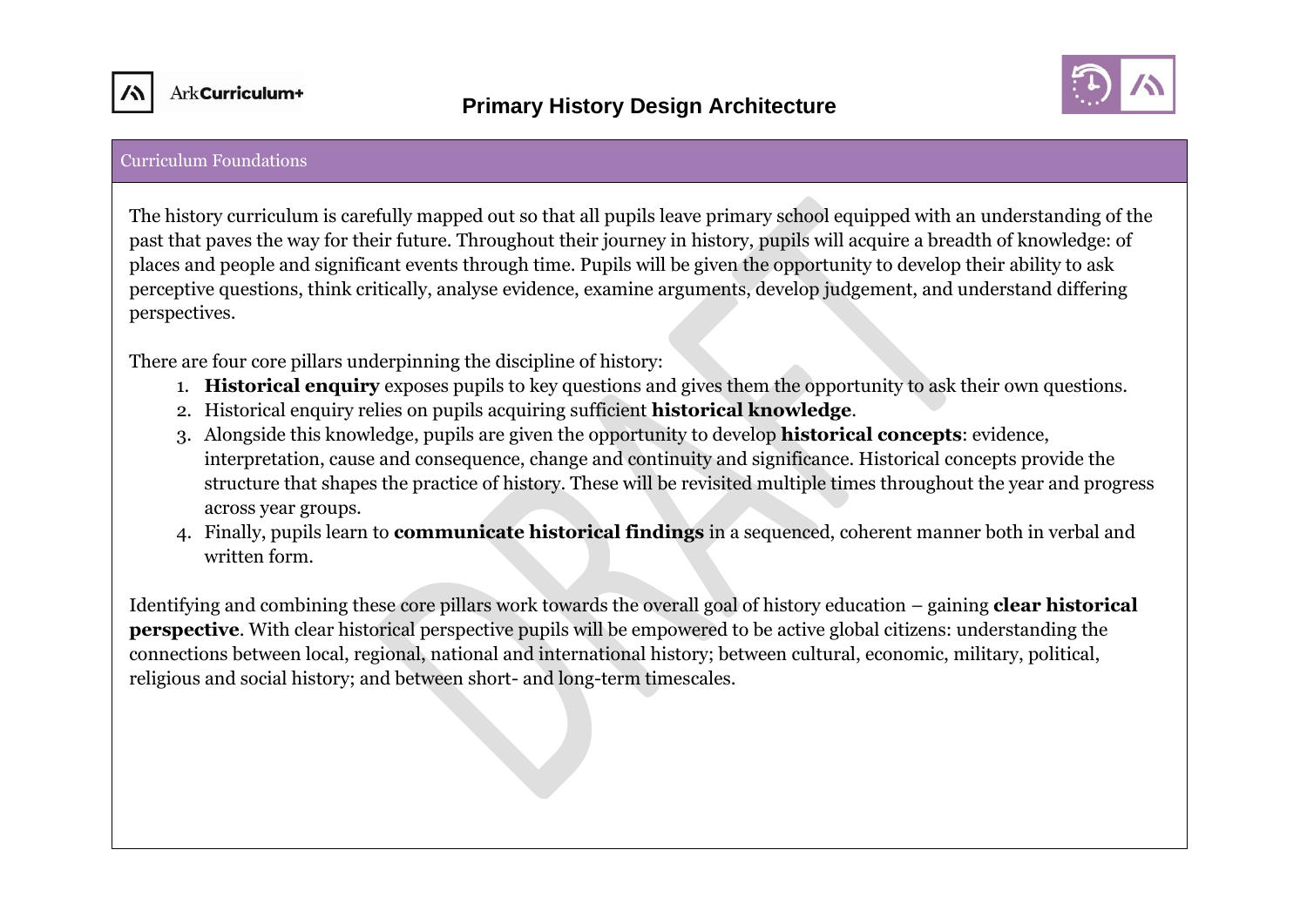



In Key Stage 1, pupils develop their understanding of the past – beginning with familiar objects and places within living memory before moving beyond living memory. Pupils study toys, transport and the seaside in Year 1. They then further develop their understanding of the past by studying the lives of significant individuals both nationally and internationally as well as studying a significant event beyond living memory. Pupils study Kings and Queens, The Great Fire of London and significant individuals who have made a difference in Year 2.

In Key Stage 2, the curriculum divides into two main strands. A study of Britain's past and a series of studies focussing on civilizations and people around the world. When studying British History, units are taught chronologically from the Stone Age in Year 3, to the Roman invasions and an in depth study into Roman Britain in Year 4, to the Anglo-Saxons, Scots and Vikings and ending with the Battle of Hastings in Year 5.

After this chronological study of British History, pupils move to studying three isolated units, each chosen because of their significance: The Industrial Revolution, WW1 and WW2. Pupils then end Year 6 with a chronological study of how groups of people have stood up for their own rights and the rights of others in order to influence change – Making our Mark.

Units about world civilizations have been linked to the geographical studies of continents focussed on in each year group. These civilizations often overlap with one another and comparisons will be made between the civilizations but also with the different periods of British History occurring at the time. The pupils gain an overview of the locations of the earliest civilizations before studying Ancient Greece, the Maya, Baghdad in its Golden Age and the Ancient Egyptians. When studying the Ancient Egyptians pupils investigate how a later archaeological discovery can change our interpretation of the past and question whether artefacts should ever be taken from their country of origin.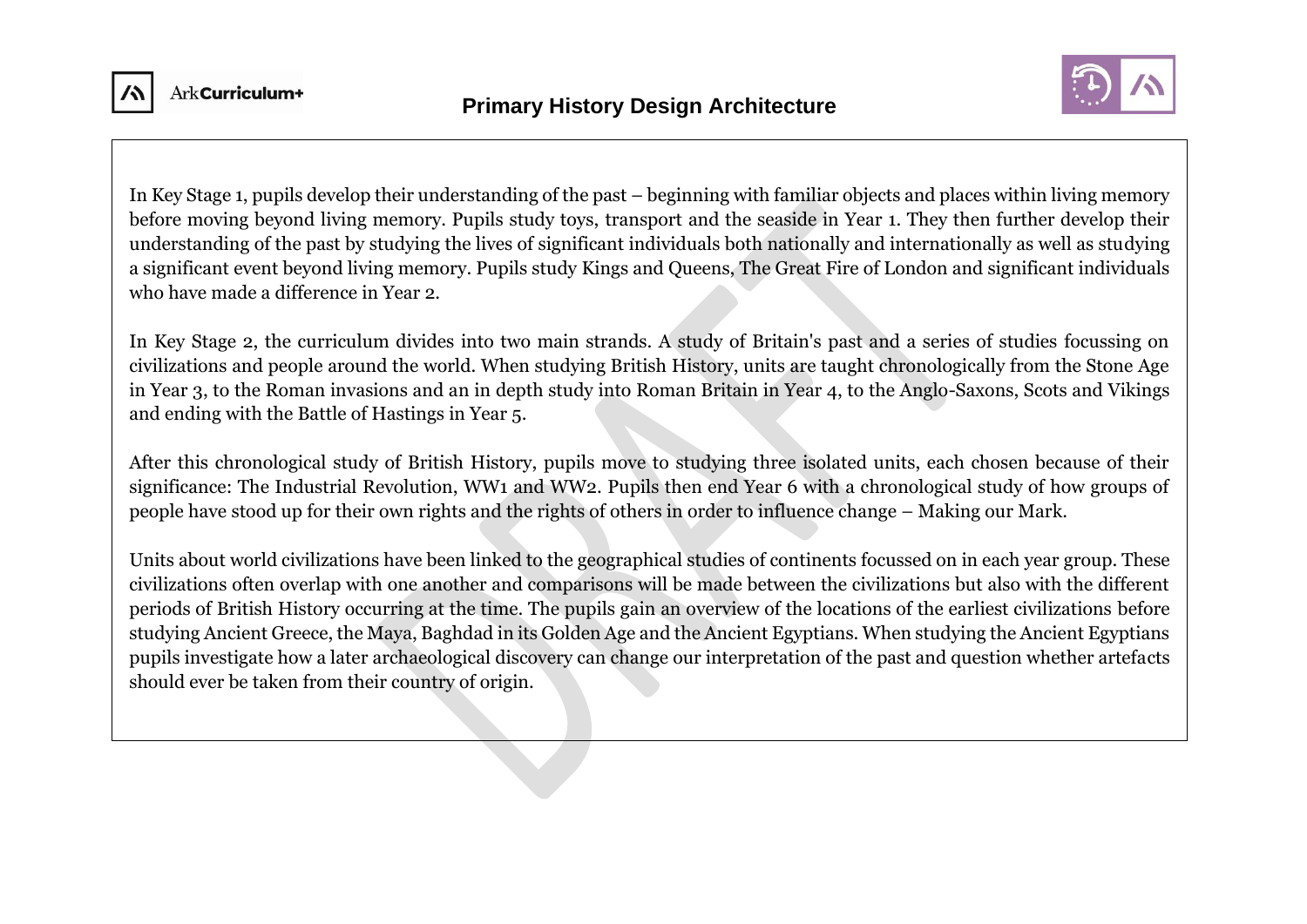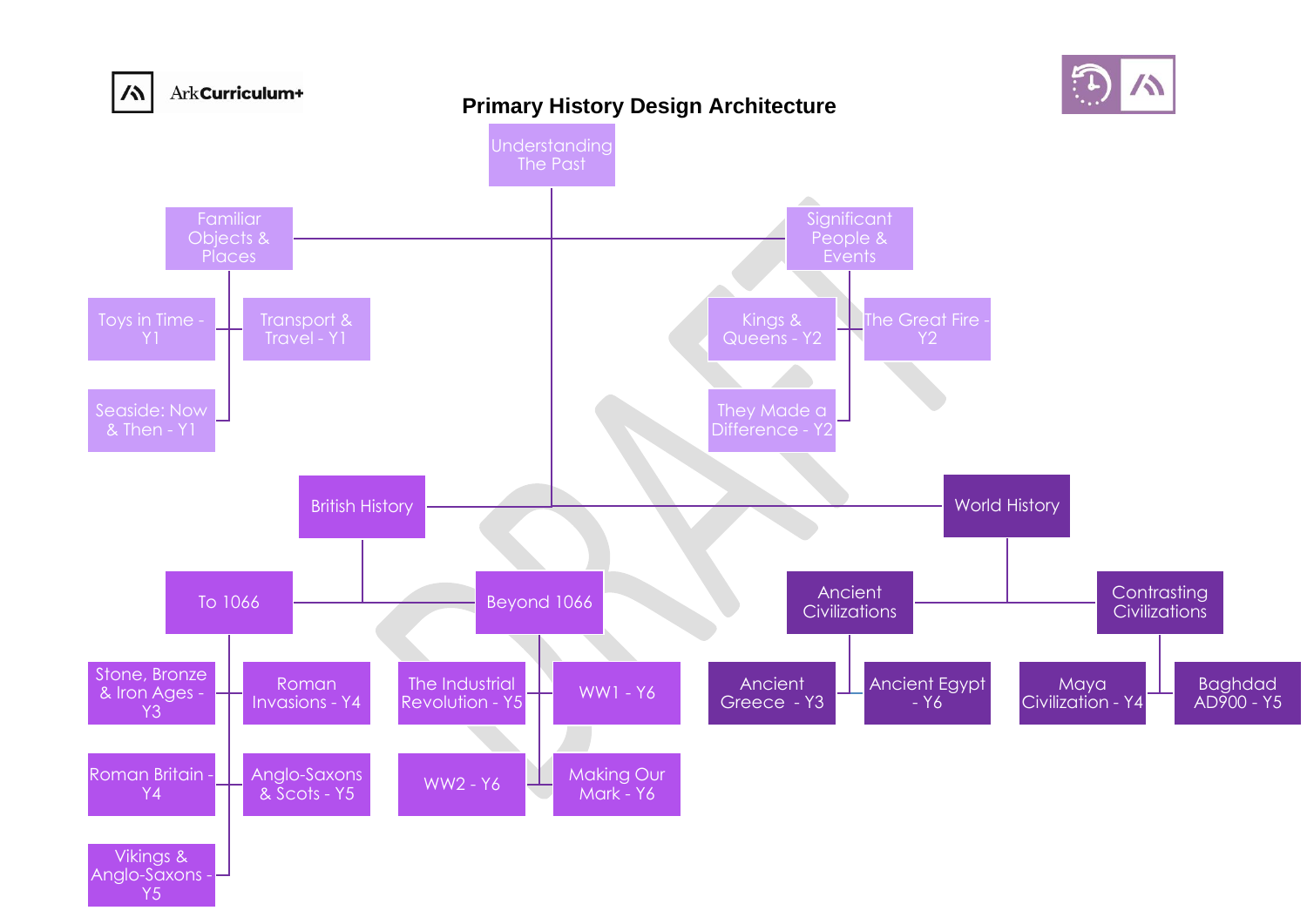



| <b>Curriculum Map</b>                                                                                                                                                                                                                                                                                                                                                                                     |                                                                                                                                                                                                                                                                                                                                                                                                                       |  |
|-----------------------------------------------------------------------------------------------------------------------------------------------------------------------------------------------------------------------------------------------------------------------------------------------------------------------------------------------------------------------------------------------------------|-----------------------------------------------------------------------------------------------------------------------------------------------------------------------------------------------------------------------------------------------------------------------------------------------------------------------------------------------------------------------------------------------------------------------|--|
| Year 1, Autumn 2, Toys in Time                                                                                                                                                                                                                                                                                                                                                                            |                                                                                                                                                                                                                                                                                                                                                                                                                       |  |
| Rationale                                                                                                                                                                                                                                                                                                                                                                                                 | Core Knowledge                                                                                                                                                                                                                                                                                                                                                                                                        |  |
| Scope:<br>Pupils will study changes within living memory. Pupils will acquire historical<br>knowledge whilst developing their use of historical concepts to build up a<br>picture of the past.<br>Sequence:<br>This unit begins the journey of understanding the past. Pupils will go on to study<br>other objects and places that are familiar to them before studying significant<br>people and events. | Pupils will acquire the following historical knowledge throughout the unit:<br>How to distinguish between old and new<br>An understanding of chronological order<br>How to order artefacts on timelines<br>How toys have changed over time - going back two generations<br>How the materials toys are made of can tell us how old they are<br>How toys have changed due to technology - mechanical vs battery powered |  |
| <b>Year 1, Spring, Transport and Travel</b>                                                                                                                                                                                                                                                                                                                                                               |                                                                                                                                                                                                                                                                                                                                                                                                                       |  |
| Rationale                                                                                                                                                                                                                                                                                                                                                                                                 | Core Knowledge                                                                                                                                                                                                                                                                                                                                                                                                        |  |
| Scope:<br>Pupils will study changes within living memory. Pupils will acquire historical<br>knowledge whilst developing their use of historical concepts to build up a<br>picture of the past.                                                                                                                                                                                                            | Pupils will acquire the following historical knowledge throughout the unit:<br>How people used to travel in the past<br>How to compare and contrast old modes of transportation with how we travel<br>today                                                                                                                                                                                                           |  |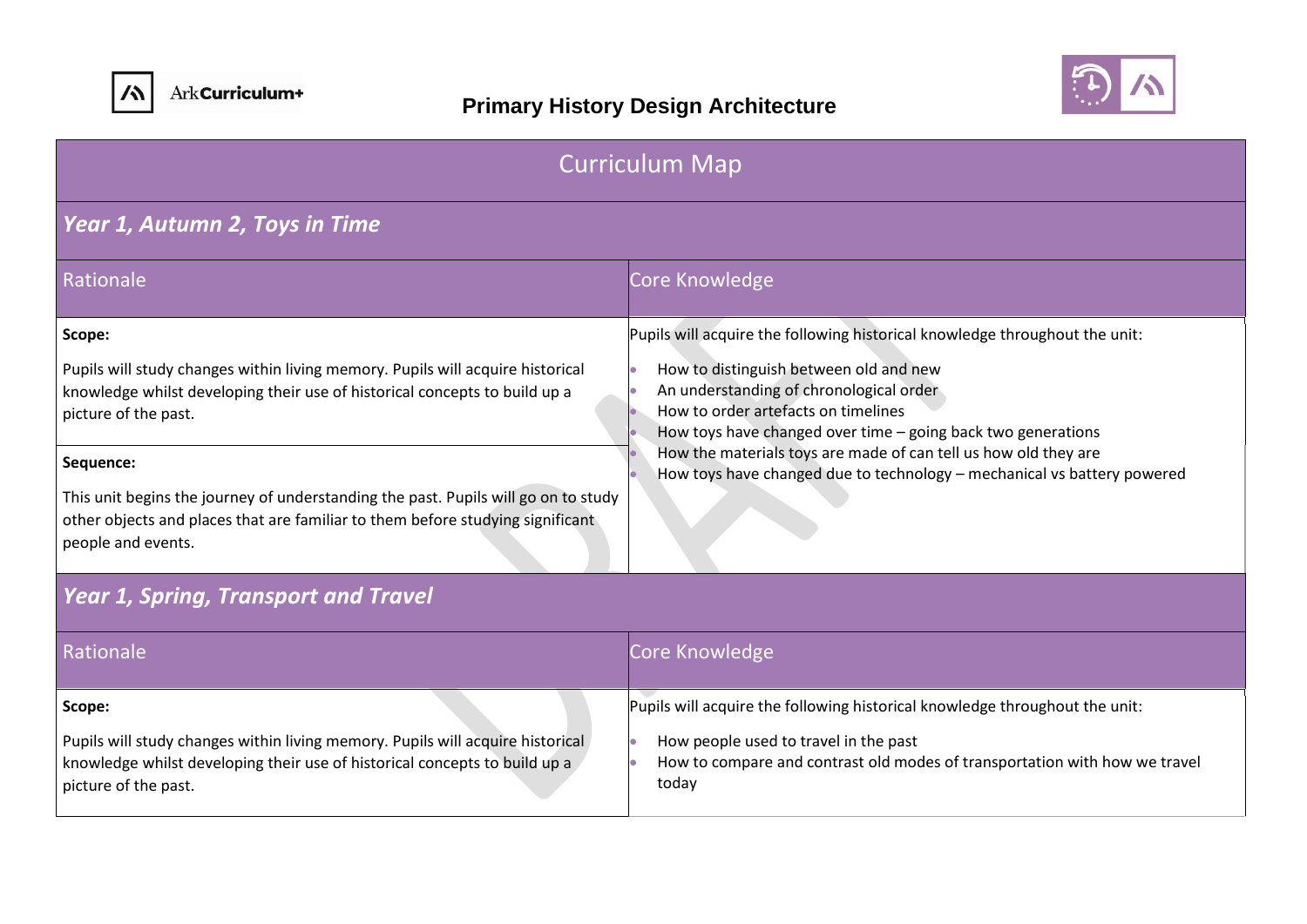



| Sequence:<br>This unit continues the journey of understanding the past. Pupils will go on to<br>study other familiar objects and places, such as the Seaside, before studying<br>significant people and events.                                                                                                                                                                                                                                 | An understanding of how technology has changed transport, focusing on different<br>modes of transportation in land, sea and air<br>Significant events and people, such as the Wright brothers and the first space flight<br>in 1961<br>How transport might change and what it could look like in the future                                                                   |
|-------------------------------------------------------------------------------------------------------------------------------------------------------------------------------------------------------------------------------------------------------------------------------------------------------------------------------------------------------------------------------------------------------------------------------------------------|-------------------------------------------------------------------------------------------------------------------------------------------------------------------------------------------------------------------------------------------------------------------------------------------------------------------------------------------------------------------------------|
| Year 1, Summer 2, Our Seaside Now and Then                                                                                                                                                                                                                                                                                                                                                                                                      |                                                                                                                                                                                                                                                                                                                                                                               |
| Rationale                                                                                                                                                                                                                                                                                                                                                                                                                                       | Core Knowledge                                                                                                                                                                                                                                                                                                                                                                |
| Scope:                                                                                                                                                                                                                                                                                                                                                                                                                                          | Pupils will acquire the following historical knowledge throughout the unit:                                                                                                                                                                                                                                                                                                   |
| Pupils will study changes within living memory. Pupils will acquire historical<br>knowledge whilst developing their use of historical concepts to build up a<br>picture of the past.<br>Sequence:<br>This unit continues the journey of understanding the past. Following this unit,<br>pupils will go on to study significant people such as the British Monarchy from<br>1066 to the present day and events such as The Great Fire of London. | The coastlines of the UK connections between physical geography and how the<br>areas are used<br>How to identify how Britain's beaches and seaside are used for recreation and<br>tourism<br>The difference between seaside destinations now and in the Victoria era<br>How the invention of the passenger locomotives made it easy for everyone to travel<br>to the seaside. |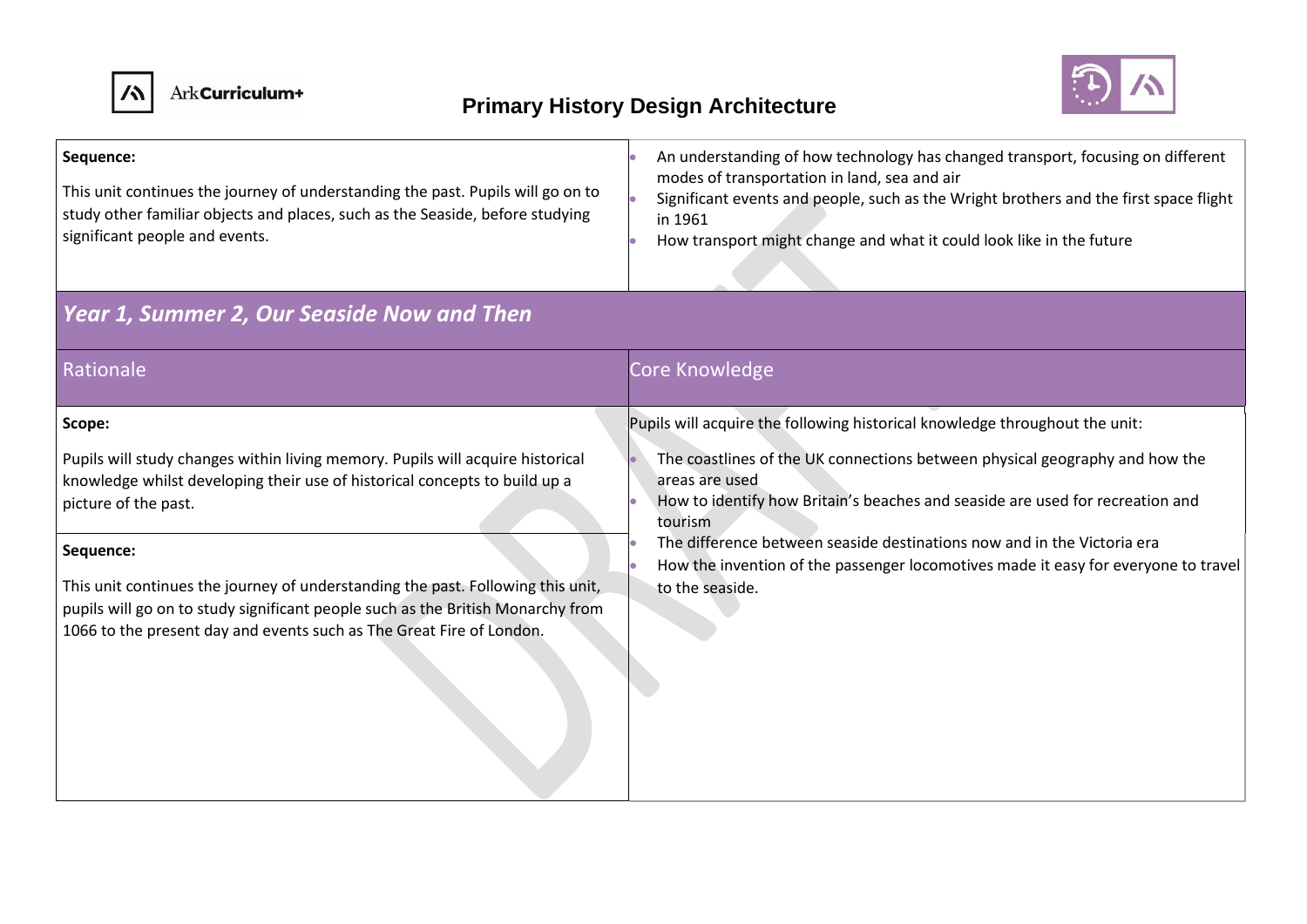



| <b>Year 2, Autumn 1, Kings and Queens</b>                                                                                                                                                                                                                                                                        |                                                                                                                                                                                                                                                                               |
|------------------------------------------------------------------------------------------------------------------------------------------------------------------------------------------------------------------------------------------------------------------------------------------------------------------|-------------------------------------------------------------------------------------------------------------------------------------------------------------------------------------------------------------------------------------------------------------------------------|
| Rationale                                                                                                                                                                                                                                                                                                        | Core Knowledge                                                                                                                                                                                                                                                                |
| Scope:                                                                                                                                                                                                                                                                                                           | Pupils will acquire the following historical knowledge throughout the unit:                                                                                                                                                                                                   |
| Pupils will study an aspect of British history to extend their chronological<br>knowledge beyond 1066. Pupils will study the British Monarchy from 1066 to<br>the present day, acquiring historical knowledge whilst developing their use of<br>historical concepts to evaluate the theme of 'balance of power'. | What a monarch is<br>Why King William is known as 'William the Conqueror'<br>Why King John is known as 'Bad King John'<br>Comparison of who was more powerful King Henry VIII or Queen Elizabeth I<br>How the Stuarts battled for power                                       |
| Sequence:                                                                                                                                                                                                                                                                                                        | How the Hanoverians and Windsor's shared power with the government                                                                                                                                                                                                            |
| Prior to this unit pupils will have studied objects and places that are familiar to<br>them such as toys, transport and travel and the seaside to develop an<br>understanding the past.<br>Following this unit, pupils will go on to study the significant event, the Great Fire<br>of London.                   |                                                                                                                                                                                                                                                                               |
| <b>Year 2, Autumn 2, The Great Fire</b>                                                                                                                                                                                                                                                                          |                                                                                                                                                                                                                                                                               |
|                                                                                                                                                                                                                                                                                                                  |                                                                                                                                                                                                                                                                               |
| Rationale                                                                                                                                                                                                                                                                                                        | Core Knowledge                                                                                                                                                                                                                                                                |
| Scope:<br>Pupils will study an event beyond living memory that is significant nationally.<br>Pupils will study the Great Fire of London, acquiring historical knowledge whilst<br>developing their use of historical concepts to evaluate the significance of the<br>event.                                      | Pupils will acquire the following historical knowledge throughout the unit:<br>What London was like in 1666<br>The key events of the Great Fire of London<br>How we know about the Great Fire - the diaries of Samuel Pepys and John Evelyn<br>Why the fire spread so quickly |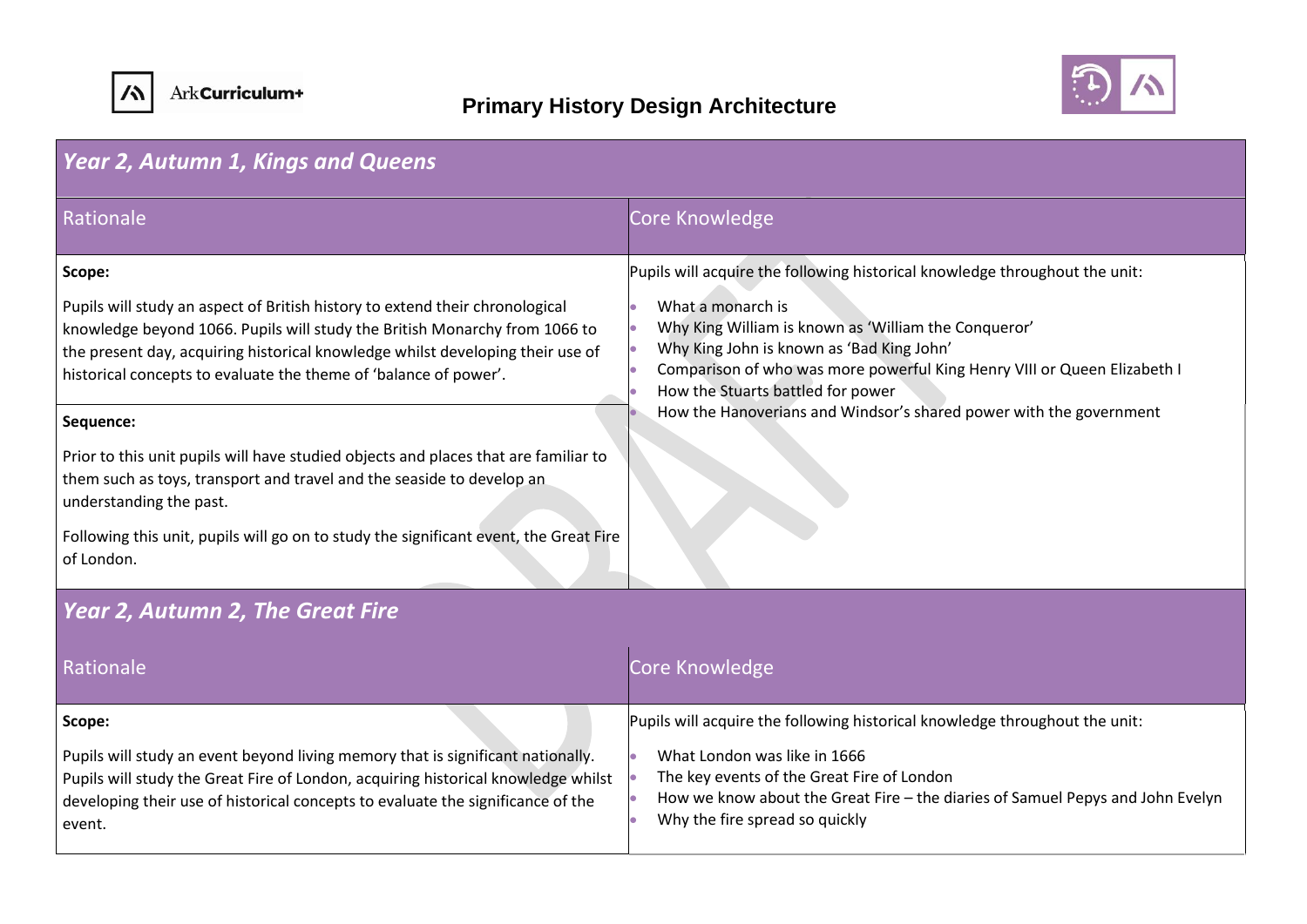



| Sequence:<br>Prior to this unit pupils will have studied objects and places that are familiar to<br>them such as toys, transport and travel and the seaside to develop an<br>understanding the past. Pupils will have also studied significant people of the<br>British Monarchy from 1066 to the present day.<br>Following this unit, pupils will go on to study the lives of significant individuals in<br>the past and evaluate the contributions they made nationally and<br>internationally. | The damage the fire caused<br>How London changed after the fire                                      |
|---------------------------------------------------------------------------------------------------------------------------------------------------------------------------------------------------------------------------------------------------------------------------------------------------------------------------------------------------------------------------------------------------------------------------------------------------------------------------------------------------|------------------------------------------------------------------------------------------------------|
| Year 2, Summer 2, They Made a Difference                                                                                                                                                                                                                                                                                                                                                                                                                                                          |                                                                                                      |
| Rationale                                                                                                                                                                                                                                                                                                                                                                                                                                                                                         | Core Knowledge                                                                                       |
| Scope:                                                                                                                                                                                                                                                                                                                                                                                                                                                                                            | Pupils will acquire the following historical knowledge throughout the unit:                          |
| Pupils will study the lives of significant individuals in the past who have<br>contributed to national and international achievements. Pupils will acquire<br>historical knowledge whilst developing their use of historical concepts to<br>evaluate the significance of the individuals of the past.                                                                                                                                                                                             | The people to be studied in this unit are being explored and will be confirmed in the<br>spring term |
|                                                                                                                                                                                                                                                                                                                                                                                                                                                                                                   |                                                                                                      |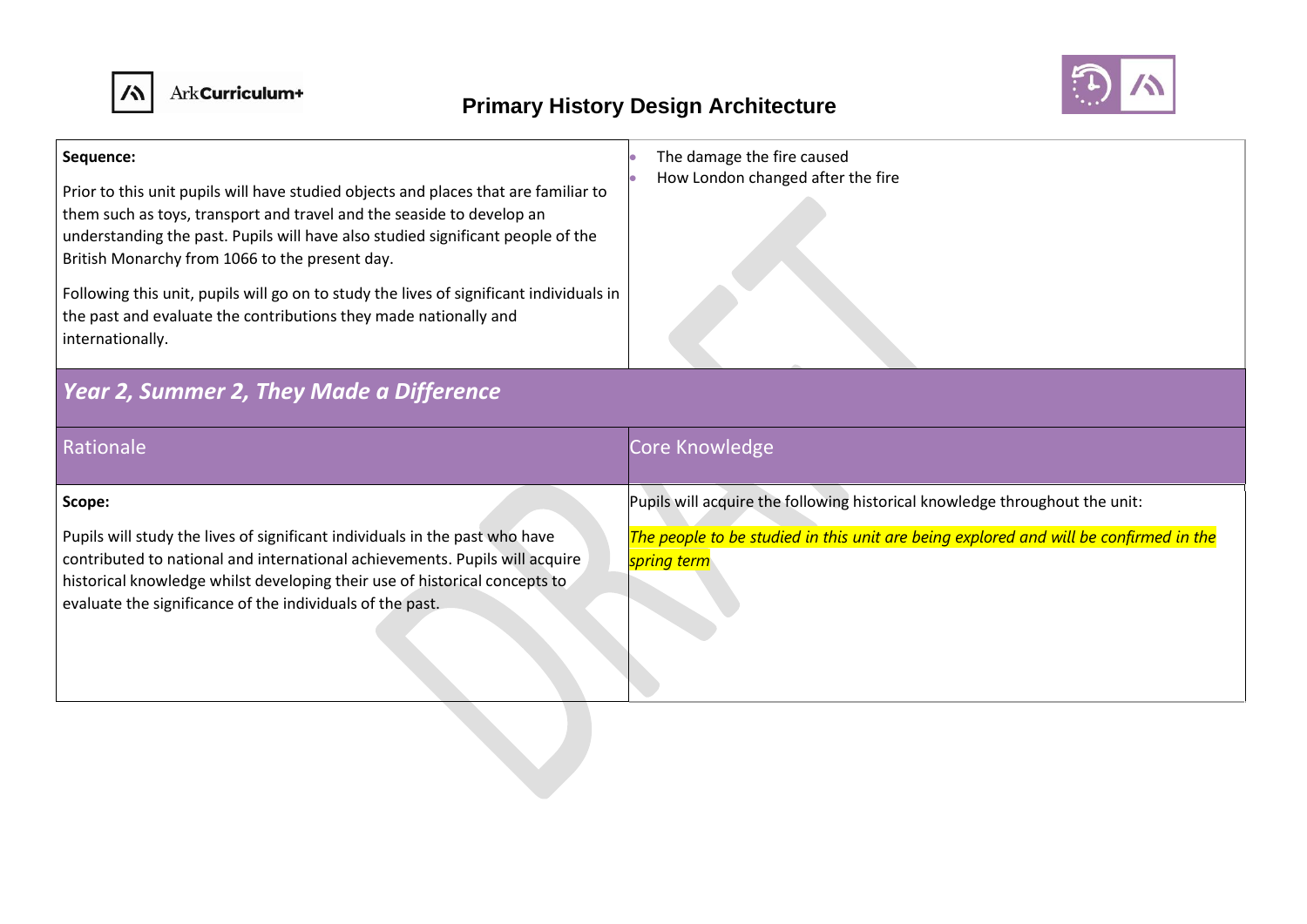



#### **Sequence:**

Prior to this unit pupils will have studied objects and places that are familiar to them such as toys, transport and travel and the seaside to develop an understanding the past. Pupils will have also studied significant people in the British Monarchy from 1066 to the present day and the significant event, the Great Fire of London.

Following this unit, pupils will begin their chronological study of British history from the Stone, Bronze and Iron Age.

### *Year 3, Autumn 2, Stone, Bronze and Iron Age*

| Rationale                                                                                                                                                                                                                                                                                            | Core Knowledge                                                                                                                                                                                                                                                                                                                                                   |
|------------------------------------------------------------------------------------------------------------------------------------------------------------------------------------------------------------------------------------------------------------------------------------------------------|------------------------------------------------------------------------------------------------------------------------------------------------------------------------------------------------------------------------------------------------------------------------------------------------------------------------------------------------------------------|
| Scope:<br>Pupils will study the changes in Britain from the Stone Age to the Iron Age to<br>develop their chronological understanding of British history. Pupils will acquire<br>historical knowledge whilst developing their use of historical concepts to build<br>up a picture of Britain's past. | Pupils will acquire the following historical knowledge throughout the unit.<br>What life was like in early Stone Age Britain – how they lived and who the<br>people were<br>How life changed within Stone Age Britain - farming and a study of Skara Brae<br>How life changed in Bronze Age Britain - analysis of objects and a comparison<br>with the Stone Age |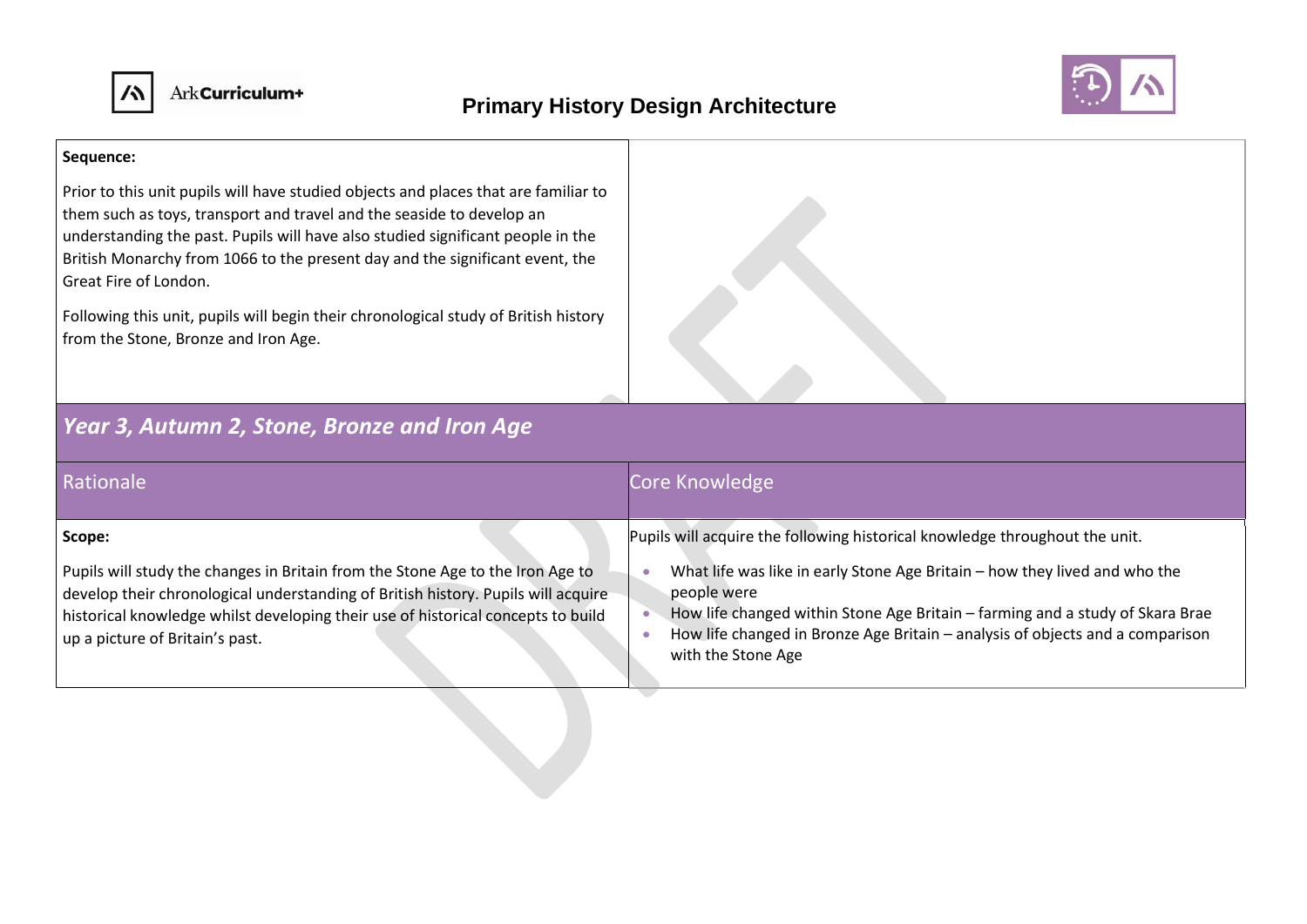



#### **Sequence:**

Prior to this unit pupils will have studied objects and places that are familiar to them such as toys, transport and travel and the seaside as well as significant people in the British Monarchy from 1066 to the present day and the significant event, the Great Fire of London, to develop an understanding the past.

This is the first history unit of KS2 and the first unit of British history. The unit begins approximately 3000 years ago, before written records began. Following this unit, pupils will continue to study British history in chronological order until 1066: The Roman Empire, Anglo-Saxons and Scots, Vikings and Anglo-Saxons.

*Year 3, Summer 2, Ancient Greeks*

- How life changed in Iron Age Britain the people and how they lived, a comparison with Bronze Age
- What the Stonehenge tells us about prehistoric Britain why it was built and how it was used
- How prehistoric Britain compares to the earliest world civilisations identifying characteristics of a civilisation and comparing prehistoric Britain to Ancient Egypt, Shang Dynasty, Indus Valley and Ancient Sumer

| Rationale                                                                                                                                                                                                                                                                                                          | Core Knowledge                                                                                                                                                                                                                                                             |
|--------------------------------------------------------------------------------------------------------------------------------------------------------------------------------------------------------------------------------------------------------------------------------------------------------------------|----------------------------------------------------------------------------------------------------------------------------------------------------------------------------------------------------------------------------------------------------------------------------|
| Scope:                                                                                                                                                                                                                                                                                                             | Pupils will acquire the following historical knowledge throughout the unit:                                                                                                                                                                                                |
| Pupils will study the achievements of the Ancient Greek civilisation, identifying<br>their influence on the western world. Pupils will study Ancient Greece in depth,<br>acquiring historical knowledge whilst developing their use of historical concepts<br>to draw comparison with other civilisations studied. | Learn about the first Greek civilizations - the Minoans and the Mycenae<br>Life in classical Greece.<br>That Ancient Greece was separated into different city-states - including Athens and<br>Sparta.<br>Learn about Greek democracy, the Olympics,<br>Greek philosophers |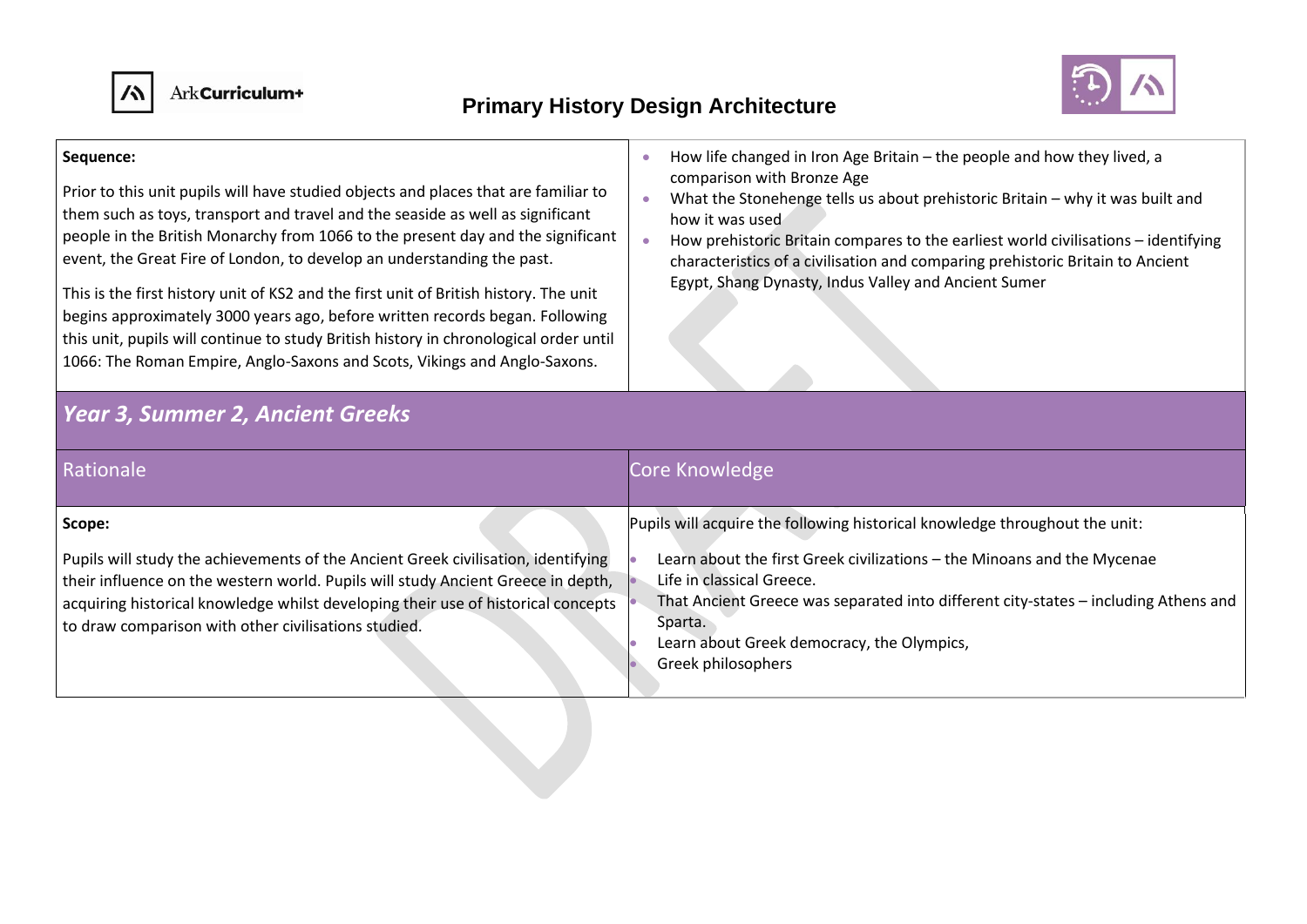



| This is the first unit where pupils will study another civilisation. Pupils will be<br>able to make contrasts between this unit and prehistoric Britain. This unit has<br>been placed before the Romans as the Romans were heavily influenced by the<br>Greeks. This unit is also placed after the study of Europe, so pupils have some<br>contextual understanding of where Greece is.<br>Following this unit pupils will go on to study other world civilisations and<br>peoples: The Maya, Baghdad in AD900 and the Ancient Egyptians. | Consider the legacy of the Ancient Greeks on our lives today.                                                                                                                                                                                                                                                       |  |
|-------------------------------------------------------------------------------------------------------------------------------------------------------------------------------------------------------------------------------------------------------------------------------------------------------------------------------------------------------------------------------------------------------------------------------------------------------------------------------------------------------------------------------------------|---------------------------------------------------------------------------------------------------------------------------------------------------------------------------------------------------------------------------------------------------------------------------------------------------------------------|--|
| Year 4, Autumn 1, Roman Invasions                                                                                                                                                                                                                                                                                                                                                                                                                                                                                                         |                                                                                                                                                                                                                                                                                                                     |  |
| Rationale                                                                                                                                                                                                                                                                                                                                                                                                                                                                                                                                 | Core Knowledge                                                                                                                                                                                                                                                                                                      |  |
| Scope:                                                                                                                                                                                                                                                                                                                                                                                                                                                                                                                                    | Pupils will acquire the following historical knowledge throughout the unit.                                                                                                                                                                                                                                         |  |
| Pupils will study the Roman Empire and its impact on Britain to develop their<br>chronological understanding of British history. Pupils will acquire historical<br>knowledge whilst developing their use of historical concepts to build up a<br>picture of Britain's past.                                                                                                                                                                                                                                                               | What the Roman Empire was and what happened to Julius Caesar when he tried to<br>invade Britannia<br>Who the Celts were and what happened to Claudius when he invaded in 41AD<br>The strength of the Roman military<br>The resistance from Boudicca and her tribe<br>The building of Roman forts and Hadrian's Wall |  |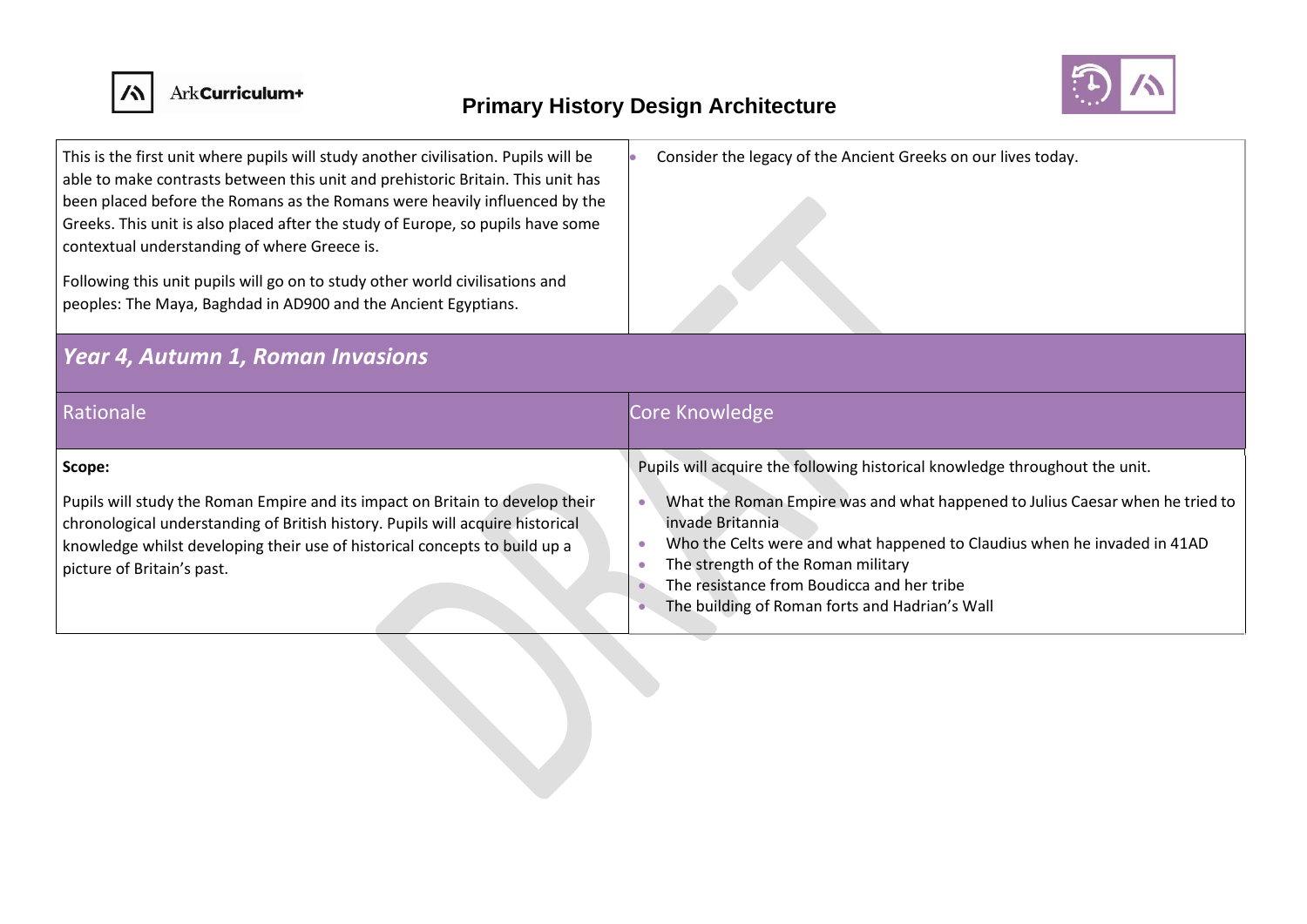



#### **Sequence:**

Prior to this unit, pupils should already have a secure understanding of British history from the Stone Age to the Iron Age. This unit picks up from the end of the Iron Age and expands pupils' knowledge of Britain by following the timeline of the Roman conquest of Britain from the failed attempts by Julius Caesar in 55BC and 54BC to the Roman withdrawal in 410AD.

Following this unit, pupils will study Roman Britain in depth before continuing to study British History chronologically through the Anglo-Saxons and Vikings until 1066.

### *Year 4, Autumn 2, Roman Britain*

| cəlyli Altılıtçululd                                        |  |
|-------------------------------------------------------------|--|
|                                                             |  |
| The causes of decline of Roman rule in Britain<br>$\bullet$ |  |
|                                                             |  |

| Rationale                                                                                                                                                                                                                                                                                                               | Core Knowledge                                                                                                                                                                                                                                                                                                                                                                                                                                                                                                                                                                                                                                    |
|-------------------------------------------------------------------------------------------------------------------------------------------------------------------------------------------------------------------------------------------------------------------------------------------------------------------------|---------------------------------------------------------------------------------------------------------------------------------------------------------------------------------------------------------------------------------------------------------------------------------------------------------------------------------------------------------------------------------------------------------------------------------------------------------------------------------------------------------------------------------------------------------------------------------------------------------------------------------------------------|
| Scope:<br>Pupils will study the 'Romanisation' of Britain in depth. This unit provides pupils<br>with an opportunity to explore Roman Britain on a local and national scale.<br>Pupils will acquire historical knowledge whilst developing their use of historical<br>concepts to build up a picture of Britain's past. | Pupils will acquire the following historical knowledge throughout the unit.<br>Who lived in Roman Britain - analysis of human remains that indicate the diversity<br>of people living in Roman Britain<br>What life was like in a Roman town and how those towns were connected - Roman<br>town buildings, Roman bathhouse, Roman roads<br>Roman beliefs - Gods and Goddesses and Christianity<br>How the Roman's linked Britain to the rest of the Empire - trade and slave trade<br>Influence of the Romans on our words and numbers - Latin and Roman Numerals<br>What we can learn about Roman Britain from an archaeological site - Caerwent |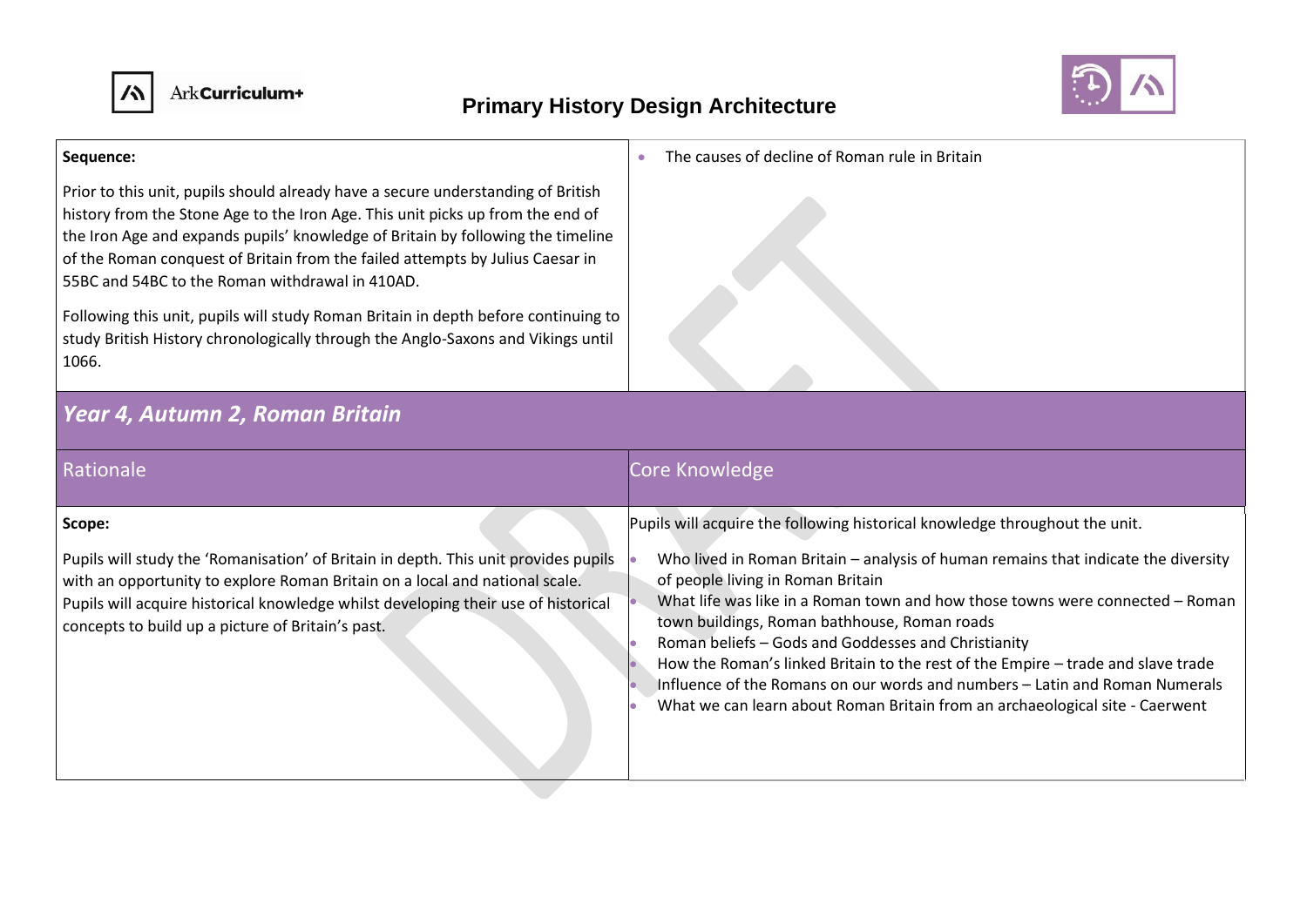

### **Primary History Design Architecture**



#### **Sequence:**

Prior to this unit, pupils should already have a secure understanding of British history from the Stone Age to the Roman withdrawal in 410AD. This unit is a depth study into Roman Britain. It looks specifically at how the Romans influenced Britain and the legacy they left behind.

Following this unit, pupils will continue to study British History chronologically through the Anglo-Saxons and Vikings until 1066.

### *Year 4, Summer 2, Maya Civilisation*

| <b>Rationale</b>                                                                                                                                                                                                                                                                                      | Core Knowledge                                                                                                                                                                                                                                                                                                                                                                                                    |
|-------------------------------------------------------------------------------------------------------------------------------------------------------------------------------------------------------------------------------------------------------------------------------------------------------|-------------------------------------------------------------------------------------------------------------------------------------------------------------------------------------------------------------------------------------------------------------------------------------------------------------------------------------------------------------------------------------------------------------------|
| Scope:<br>Pupils will study a non-European society that provides contrasts with British<br>history. Pupils will study the Mayan civilization in depth, acquiring historical<br>  knowledge whilst developing their use of historical concepts to draw<br>comparison with other civilisations studied. | Pupils will acquire the following historical knowledge throughout the unit.<br>The Mesoamerica region - climate and conditions at the time<br>How people lived - structure of Maya society<br>Ancient Maya beliefs<br>How they wrote, counted and told the time<br>Daily life - food and drink<br>The decline of the Maya – many factors including the arrival of European invaders<br>Descendants of Maya people |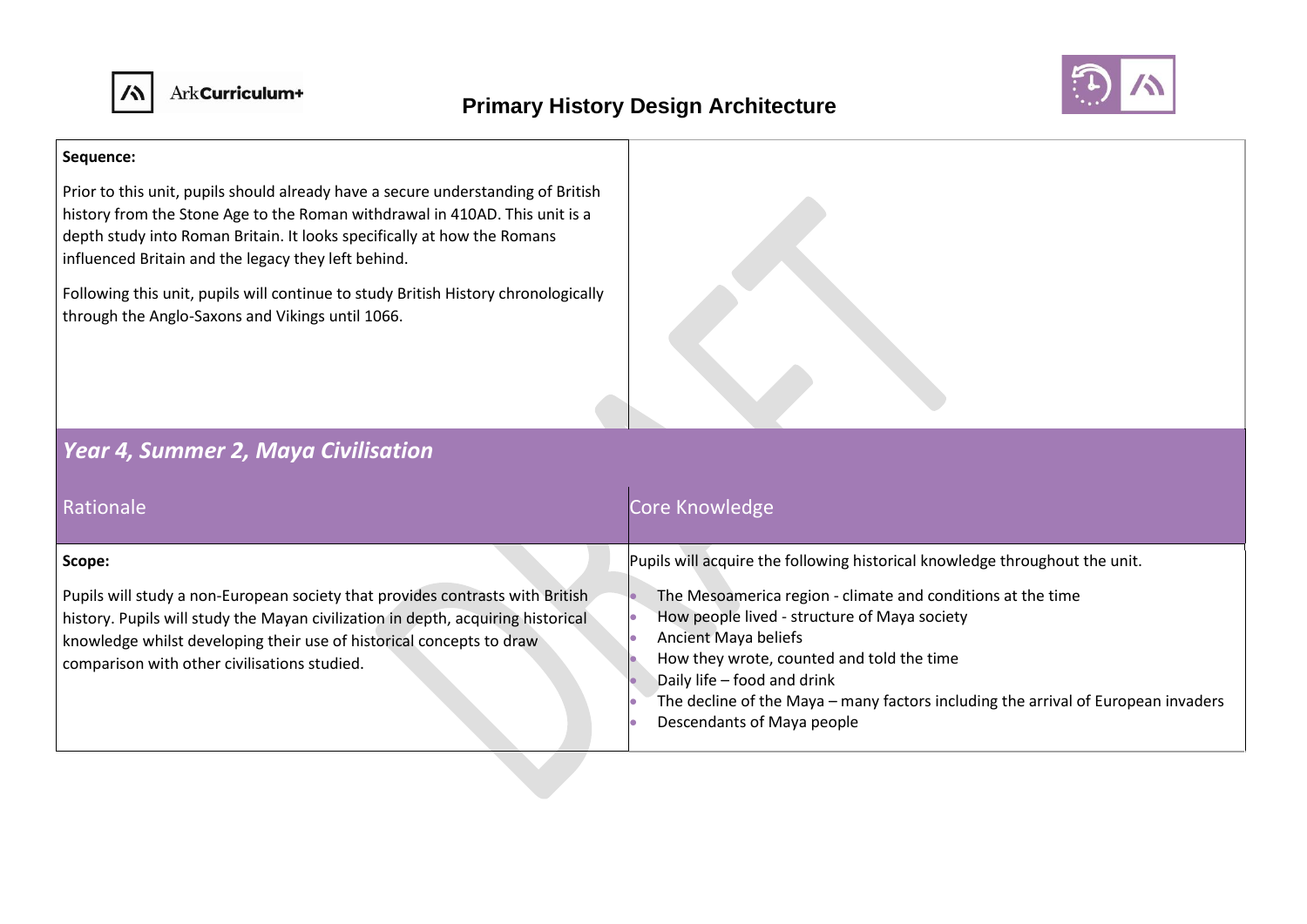



#### **Sequence:**

This unit provides the opportunity to study a civilisation from another continent and expands their knowledge of those previously studied.

This unit falls between geographical studies of North and South America which provide pupils with additional context. The unit provides pupils with an insight into what life was once like before European invaders.

Prior to this unit, pupils will also have studied The Ancient Greeks. They will then go on to study other world civilisations and peoples: Baghdad in AD900 and the Ancient Egyptians.

# *Year 5, Autumn 1, Anglo-Saxons and Scots*

| Rationale                                                                                                                                                                                                                                                                                 | Core Knowledge                                                                                                                                                                                                                                                       |
|-------------------------------------------------------------------------------------------------------------------------------------------------------------------------------------------------------------------------------------------------------------------------------------------|----------------------------------------------------------------------------------------------------------------------------------------------------------------------------------------------------------------------------------------------------------------------|
| Scope:<br>Pupils will study Britain's settlement by Anglo-Saxons and Scots to develop their<br>chronological understanding of British history. Pupils will acquire historical<br>knowledge whilst developing their use of historical concepts to build up a<br>picture of Britain's past. | Pupils will acquire the following historical knowledge throughout the unit.<br>The Seven Kingdoms<br>Anglo-Saxon tribes<br>The invasion of Britain<br>The structure of Anglo-Saxon society<br>Laws and Justice<br>Anglo-Saxon village life<br>Art and culture - jobs |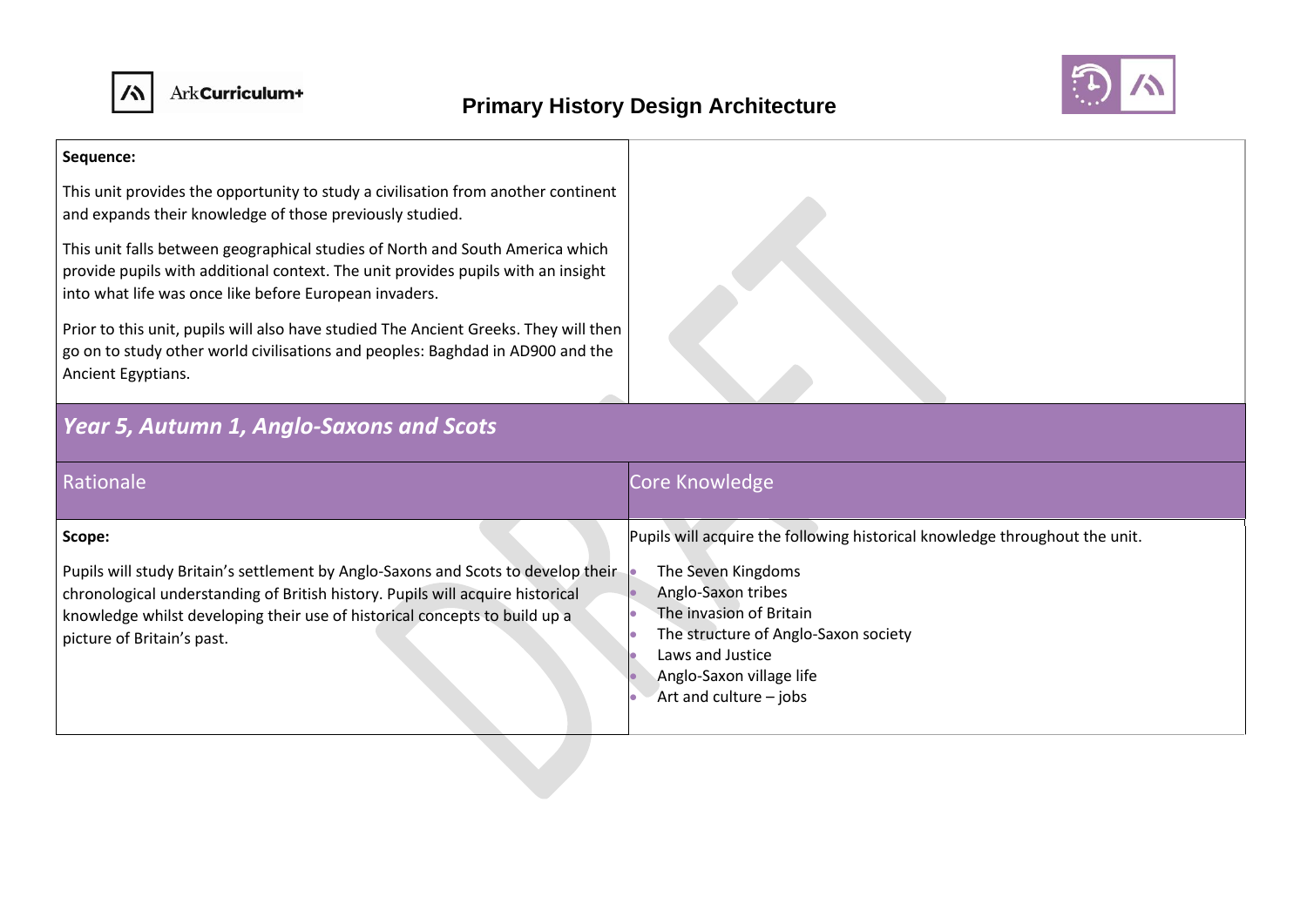

### **Primary History Design Architecture**



#### **Sequence:**  Prior to this unit, pupils should already have a secure understanding of British history from the Stone Age to the Roman withdrawal in 410AD. This unit expands pupils' knowledge of settlers in Britain through the Anglo-Saxons and Scots. Following this unit, pupils will continue to study British History chronologically through the Vikings until 1066. They will also go on to study other aspects of British history beyond 1066: The Industrial Revolution, WW1 and WW2 and actions of individuals and movements throughout British history. • Anglo-Saxon beliefs including the gods they believed in and the how/when they converted to Christianity • In depth study of 'Alfred the Great' • The myth of the 'Dark Ages' – lack of historical evidence of Anglo-Saxons • Sutton Hoo discovery *Year 5, Autumn 2, Vikings and Anglo-Saxons* Rationale **Core Knowledge** Core Knowledge **Core Knowledge Scope:** Pupils will study the Viking and Anglo-Saxon struggle for the Kingdom of England to the time of Edward the Confessor to develop their chronological understanding of British history. Pupils will acquire historical knowledge whilst Pupils will acquire the following historical knowledge throughout the unit. Who the Vikings were and where they came from – the role of longships in battle, travel and trade • Viking raids and invasion – where they raided, what they took, how they fought • Resistance by Alfred the Great and Athelstan, first king of England - The Danelaw

developing their use of historical concepts to build up a picture of Britain's past.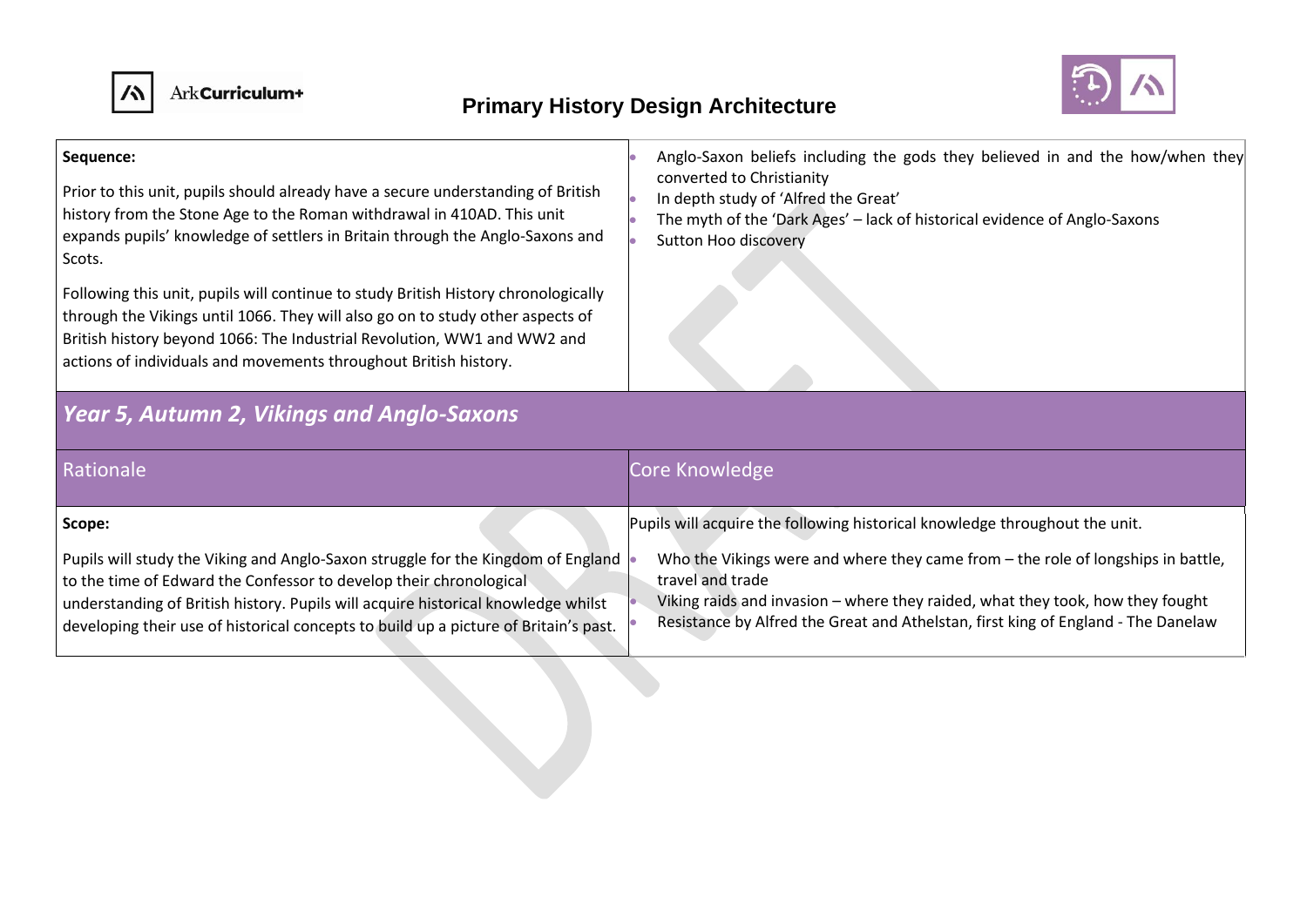



| Sequence:<br>Prior to this unit, pupils should already have a secure understanding of British<br>history from the Stone Age to the Anglo-Saxon settlement in Britain (793AD).<br>This unit continues to build the chronological journey of Britain's past.<br>Following this unit, pupils will go on to study other aspects of British history<br>beyond 1066: The Industrial Revolution, WW1 and WW2 and actions of<br>individuals and movements throughout British history.                                                                                                                                                                      | Life in Viking Britain - homes, jobs, laws, societal structure<br>Unification of England - the role of Edward the Elder, Aethelflaed and Athelstan in<br>defeating the Vikings<br>Further Viking invasions - King Cnut<br>Edward the Confessor and his death in 1066 - the outcomes of The Battle of<br>Hastings and the view the Bayeux Tapestry provides                                                                                                                                           |  |
|----------------------------------------------------------------------------------------------------------------------------------------------------------------------------------------------------------------------------------------------------------------------------------------------------------------------------------------------------------------------------------------------------------------------------------------------------------------------------------------------------------------------------------------------------------------------------------------------------------------------------------------------------|------------------------------------------------------------------------------------------------------------------------------------------------------------------------------------------------------------------------------------------------------------------------------------------------------------------------------------------------------------------------------------------------------------------------------------------------------------------------------------------------------|--|
| <b>Year 5, Spring, Baghdad and the Middle East</b>                                                                                                                                                                                                                                                                                                                                                                                                                                                                                                                                                                                                 |                                                                                                                                                                                                                                                                                                                                                                                                                                                                                                      |  |
| Rationale                                                                                                                                                                                                                                                                                                                                                                                                                                                                                                                                                                                                                                          | Core Knowledge                                                                                                                                                                                                                                                                                                                                                                                                                                                                                       |  |
| Scope:<br>Pupils will study a non-European society that provides contrasts with British<br>history. Pupils will study Baghdad c. AD 900 in depth, acquiring historical<br>knowledge whilst developing their use of historical concepts to draw<br>comparison with other civilisations studied.<br>Sequence:<br>This unit provides the opportunity to study a civilisation from another continent<br>and expands their knowledge of those previously studied. Prior to this unit,<br>pupils will have studied a series of world civilizations and peoples: The Ancient<br>Greeks and The Maya. They will then go on to study the Ancient Egyptians. | Pupils will acquire the following historical knowledge throughout the unit.<br>How the round city of Baghdad was built<br>The technological advances made during the Golden Age of Islam<br>How Baghdad become a centre of learning: focusing on the House of Wisdom,<br>astronomy and the Arabic number system<br>Analyse a range of primary sources to learn about Baghdad's art and culture<br>Comparison of the capital city of Baghdad to London at AD. 1000<br>Understanding Baghdad's decline |  |
| <b>Year 5, Summer 2, The Industrial Revolution</b>                                                                                                                                                                                                                                                                                                                                                                                                                                                                                                                                                                                                 |                                                                                                                                                                                                                                                                                                                                                                                                                                                                                                      |  |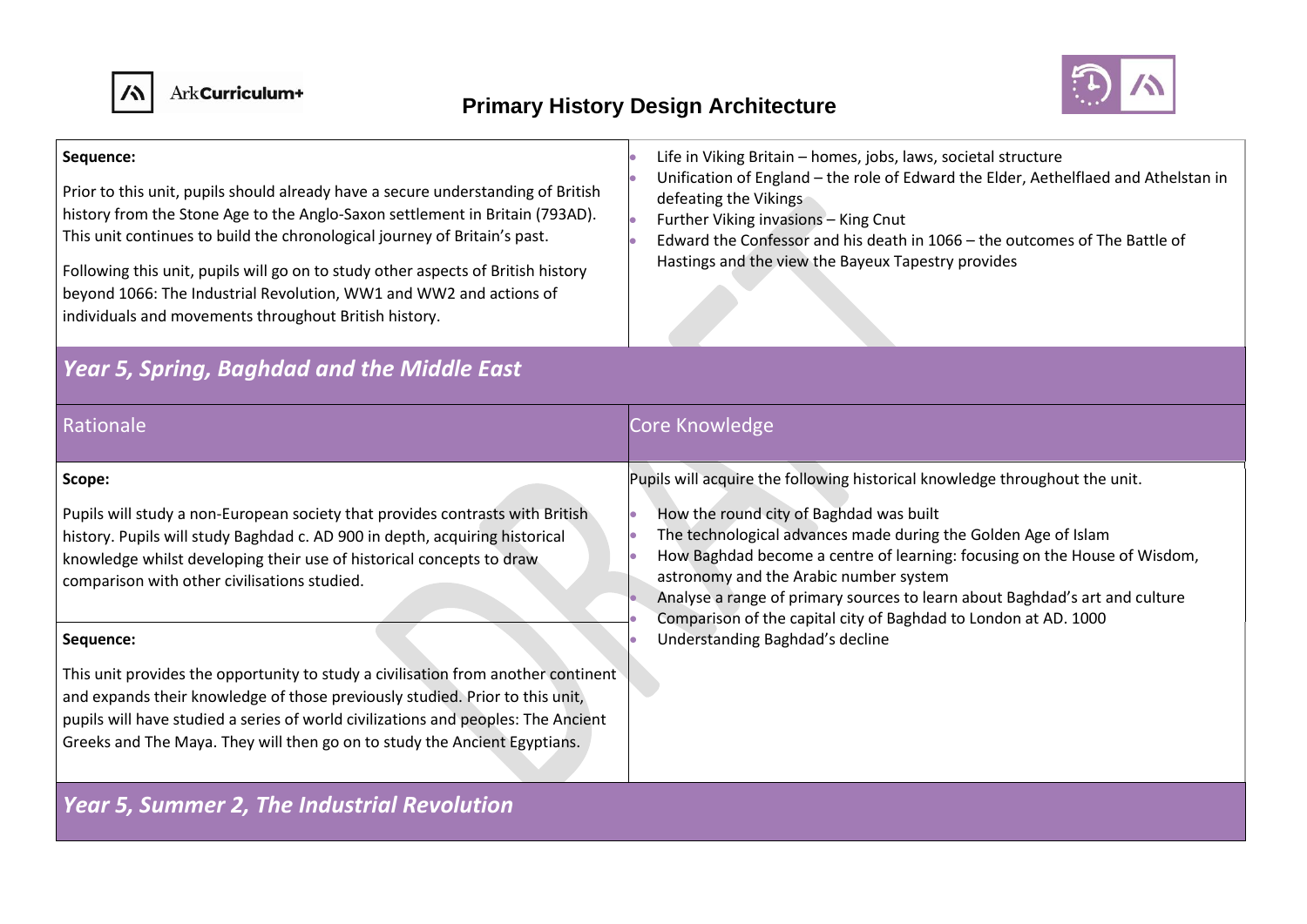



| Rationale                                                                                                                                                                                                                                                                                                              | Core Knowledge                                                                                                                                                                                                                                                                                                                                                                |  |
|------------------------------------------------------------------------------------------------------------------------------------------------------------------------------------------------------------------------------------------------------------------------------------------------------------------------|-------------------------------------------------------------------------------------------------------------------------------------------------------------------------------------------------------------------------------------------------------------------------------------------------------------------------------------------------------------------------------|--|
| Scope:                                                                                                                                                                                                                                                                                                                 | Pupils will acquire the following historical knowledge throughout the unit.                                                                                                                                                                                                                                                                                                   |  |
| Pupils will study an aspect of British history to extend their chronological<br>knowledge beyond 1066. Pupils will study the Industrial Revolution in depth,<br>acquiring historical knowledge whilst developing their use of historical concepts<br>to draw comparison with other aspects of British history studied. | The roots of the industrial revolution<br>Midlands and North of England - machines to turn cotton into thread and<br>$\circ$<br>cloth, built using money made by investing in slave trade<br>Merchants invested money into slave-powered businesses<br>$\circ$<br>o 1860's cotton was the UK's main export<br>James Watts<br>Significant inventions<br>Trade and Empire - USA |  |
| Sequence:                                                                                                                                                                                                                                                                                                              |                                                                                                                                                                                                                                                                                                                                                                               |  |
| Prior to this unit, pupils should already have a secure understanding of British<br>history from the Stone Age to the Battle of 1066.                                                                                                                                                                                  |                                                                                                                                                                                                                                                                                                                                                                               |  |
| This unit expands pupils' understanding of Britain's History. They explore the<br>wider context of the Industrial Revolution in Britain to understand how the<br>products of slavery fuelled the rise of industry.                                                                                                     |                                                                                                                                                                                                                                                                                                                                                                               |  |
| Following this unit, pupils will also go on to study other aspects of British history<br>beyond 1066: WW1 and WW2 and actions of individuals and movements<br>throughout British history.                                                                                                                              |                                                                                                                                                                                                                                                                                                                                                                               |  |
| Year 6, Autumn 1, Ancient Egyptians                                                                                                                                                                                                                                                                                    |                                                                                                                                                                                                                                                                                                                                                                               |  |
| Rationale                                                                                                                                                                                                                                                                                                              | Core Knowledge                                                                                                                                                                                                                                                                                                                                                                |  |
|                                                                                                                                                                                                                                                                                                                        |                                                                                                                                                                                                                                                                                                                                                                               |  |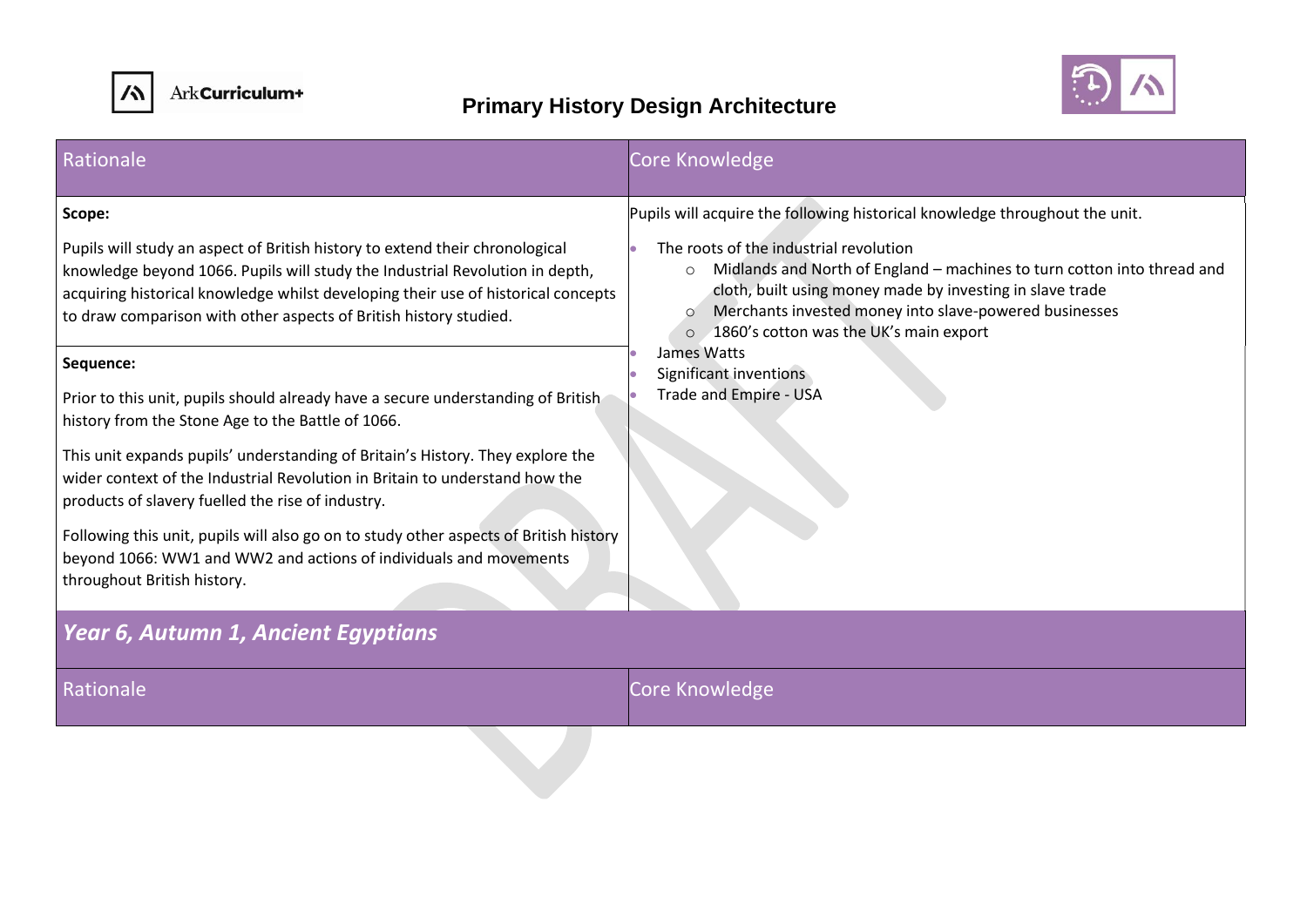



| Scope:                                                                                                                                                                                                                                                                                                                                                                                                                                                                                                                                                                                                | Pupils will acquire the following historical knowledge throughout the unit.                                                                                                                                                                                                                                                                                                                                                                                                      |  |
|-------------------------------------------------------------------------------------------------------------------------------------------------------------------------------------------------------------------------------------------------------------------------------------------------------------------------------------------------------------------------------------------------------------------------------------------------------------------------------------------------------------------------------------------------------------------------------------------------------|----------------------------------------------------------------------------------------------------------------------------------------------------------------------------------------------------------------------------------------------------------------------------------------------------------------------------------------------------------------------------------------------------------------------------------------------------------------------------------|--|
| Pupils will study the achievements of the earliest civilisations, gaining an<br>overview of where and when the first civilisations appeared. Pupils will study<br>the Ancient Egyptian civilisation in depth, acquiring historical knowledge whilst<br>developing their use of historical concepts to draw comparison with other<br>civilisations studied.<br>Sequence:                                                                                                                                                                                                                               | Kingdoms of Egypt - Old, Middle and New<br>• Notable Pharaohs - Ramesses II and Cleopatra<br>• Ancient Egypt's societal structure<br>The importance of the River Nile in relation to landscape and what it provided<br>The Giza Pyramids<br>• The who and how of the building of the pyramids<br>Egyptian beliefs - Gods, Afterlife, Mummification<br>The extent of artefacts the Ancient Egyptians left behind which created a rich<br>historical knowledge base for modern day |  |
| This unit provides the opportunity to study a civilisation from another continent<br>and expands their knowledge of those previously studied.                                                                                                                                                                                                                                                                                                                                                                                                                                                         |                                                                                                                                                                                                                                                                                                                                                                                                                                                                                  |  |
| This unit is not in the chronological sequence. It is important for pupils to<br>understand that history does not only happen sequentially and that everything<br>they study does not come after what they have studied before. This unit spans<br>from 3000BC - 1922 and the discovery of Tutankhamun's tomb where pupils<br>grapple with the wider idea of where artefacts should remain: in the host<br>country or in museums around the globe.<br>Prior to this unit, pupils will have studied a series of world civilizations and<br>peoples: The Ancient Greeks, The Maya and Baghdad in AD900. |                                                                                                                                                                                                                                                                                                                                                                                                                                                                                  |  |
| <b>Year 6, Spring, Conflict and Resolution</b>                                                                                                                                                                                                                                                                                                                                                                                                                                                                                                                                                        |                                                                                                                                                                                                                                                                                                                                                                                                                                                                                  |  |
| Rationale                                                                                                                                                                                                                                                                                                                                                                                                                                                                                                                                                                                             | Core Knowledge                                                                                                                                                                                                                                                                                                                                                                                                                                                                   |  |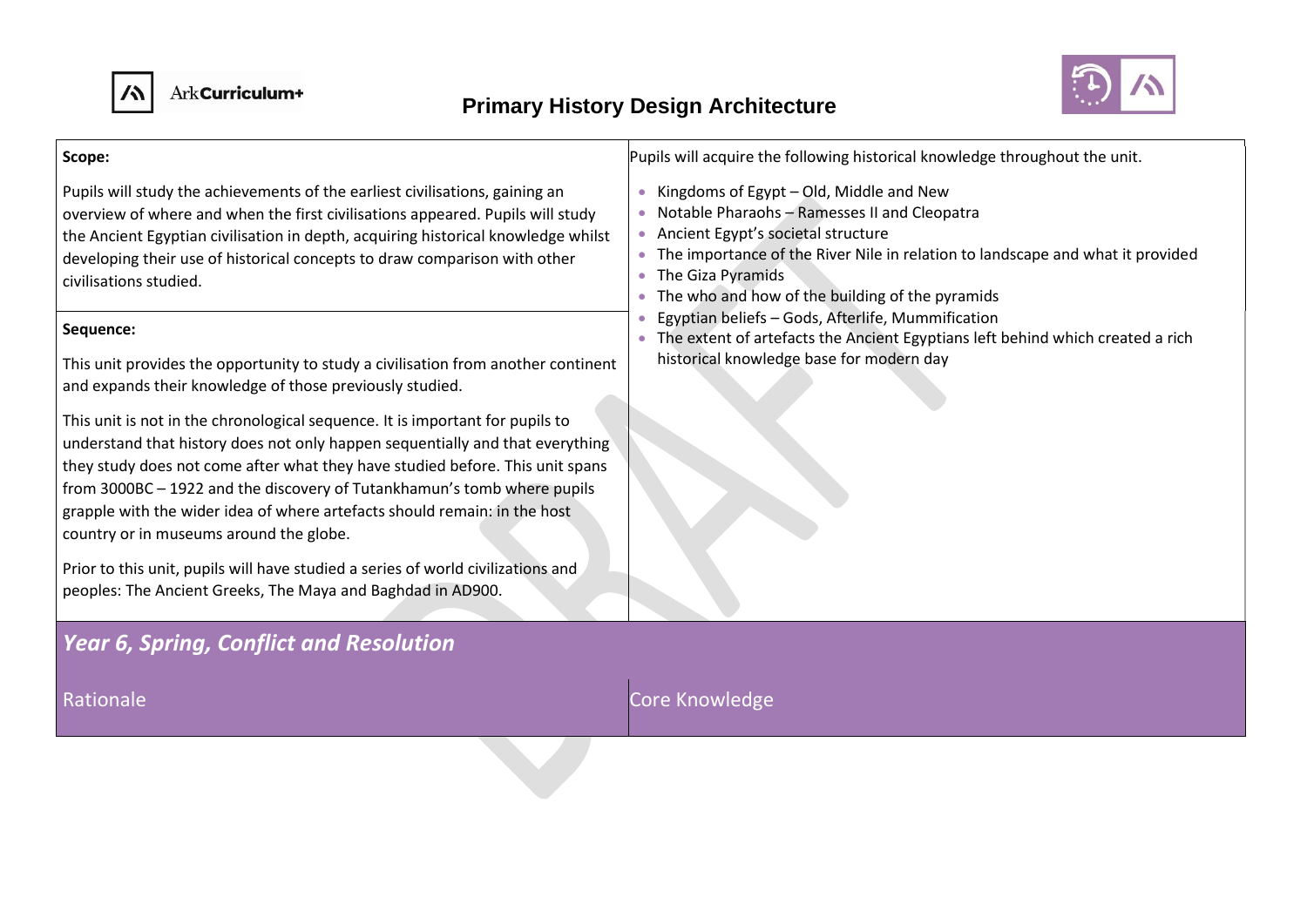



| Scope:                                                                                                                                                                                                                                                                                                                                                                                                                                                                                                                                                                                                                                                                                                                                                                                                                                                                                                                                                                                    | Pupils will acquire the following historical knowledge throughout the unit.                                                                                                                                                                                                                                                                                                                                                                                                                                                                                                                                                                                                                        |  |
|-------------------------------------------------------------------------------------------------------------------------------------------------------------------------------------------------------------------------------------------------------------------------------------------------------------------------------------------------------------------------------------------------------------------------------------------------------------------------------------------------------------------------------------------------------------------------------------------------------------------------------------------------------------------------------------------------------------------------------------------------------------------------------------------------------------------------------------------------------------------------------------------------------------------------------------------------------------------------------------------|----------------------------------------------------------------------------------------------------------------------------------------------------------------------------------------------------------------------------------------------------------------------------------------------------------------------------------------------------------------------------------------------------------------------------------------------------------------------------------------------------------------------------------------------------------------------------------------------------------------------------------------------------------------------------------------------------|--|
| Pupils will study an aspect of British history to extend their chronological<br>knowledge beyond 1066. Pupils will study the First and Second World War in<br>depth, acquiring historical knowledge whilst developing their use of historical<br>concepts to draw comparison with other aspects of British history studied.<br>Sequence:<br>Prior to this unit, pupils should already have a secure understanding of British<br>history from the Stone Age to the Battle of 1066 and then of the Industrial<br>Revolution.<br>This unit is studied at this point in Y6 as both World Wars were significant<br>turning points in British History. The level of understanding required to access<br>the historical knowledge and to develop the use of historical concepts is<br>appropriate at this point in Y6.<br>Following this unit, pupils will also go on to study other aspects of British history<br>beyond 1066: actions of individuals and movements throughout British history. | • How WW1 began<br>• The role of the British Empire in WW1<br>Who fought in $WW1$ – representing the soldiers that fought<br>• The role of women in WW1<br>• How WW1 ended and the lasting effects it had on soldiers and civilians<br>Who Hitler was and how WW2 began<br>• Who was persecuted during WW2 - focusing on the Holocaust<br>The impact of the war on Britain - Churchill, evacuation, local history study<br>• How Britain was rebuilt after WW2 – focusing on the reason for, the impact of and<br>the later scandal of the Windrush generation.<br>How countries maintain peace - League of Nations vs United Nations, reference to<br>modern conflicts, how war is not inevitable |  |
| Year 6, Summer 2, Making our Mark                                                                                                                                                                                                                                                                                                                                                                                                                                                                                                                                                                                                                                                                                                                                                                                                                                                                                                                                                         |                                                                                                                                                                                                                                                                                                                                                                                                                                                                                                                                                                                                                                                                                                    |  |
| Rationale                                                                                                                                                                                                                                                                                                                                                                                                                                                                                                                                                                                                                                                                                                                                                                                                                                                                                                                                                                                 | Core Knowledge                                                                                                                                                                                                                                                                                                                                                                                                                                                                                                                                                                                                                                                                                     |  |
|                                                                                                                                                                                                                                                                                                                                                                                                                                                                                                                                                                                                                                                                                                                                                                                                                                                                                                                                                                                           |                                                                                                                                                                                                                                                                                                                                                                                                                                                                                                                                                                                                                                                                                                    |  |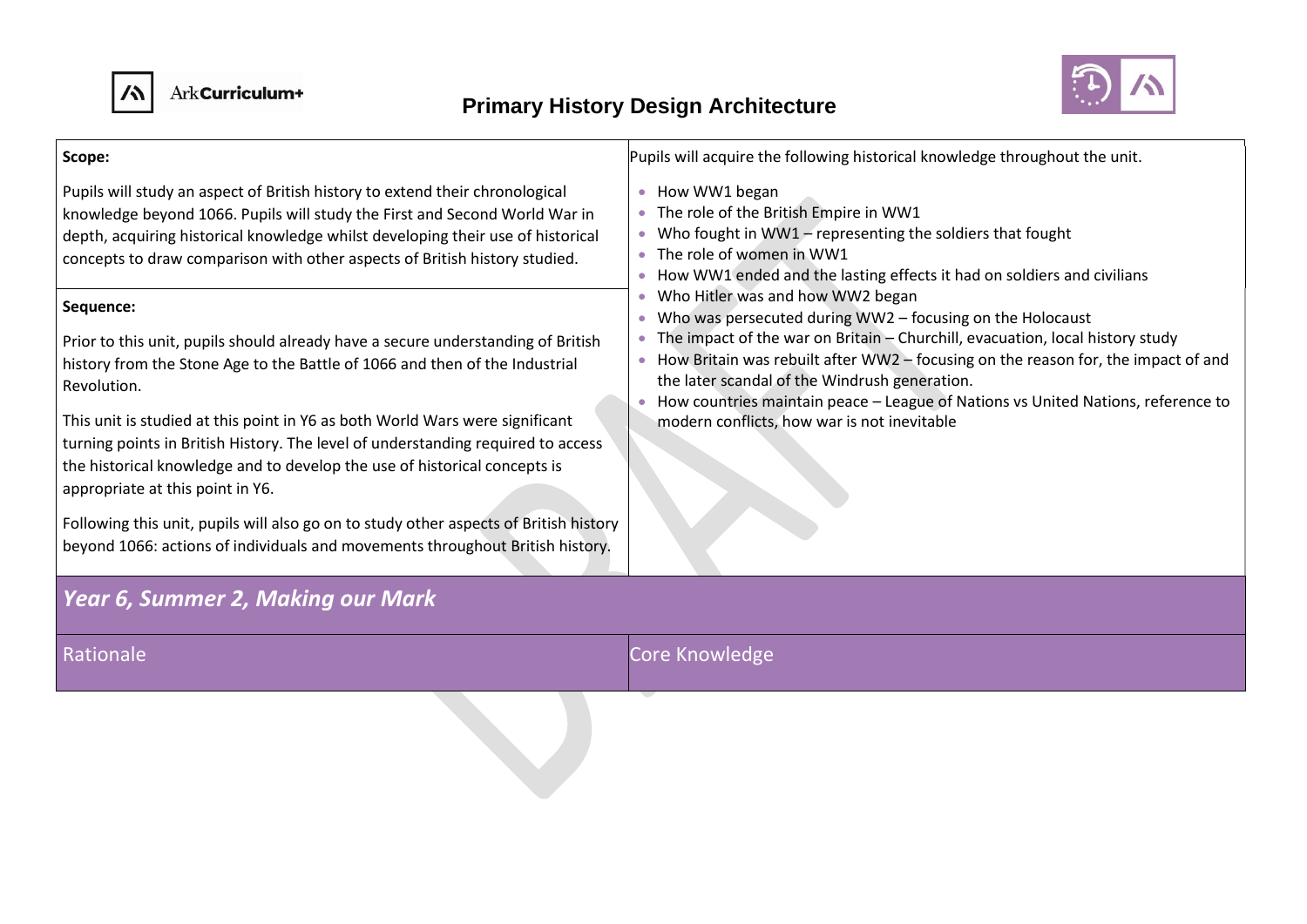



| Scope:                                                                                                                                                                                                                                                                                                                      | Pupils will acquire the following historical knowledge throughout the unit.                                                                                                                                                           |
|-----------------------------------------------------------------------------------------------------------------------------------------------------------------------------------------------------------------------------------------------------------------------------------------------------------------------------|---------------------------------------------------------------------------------------------------------------------------------------------------------------------------------------------------------------------------------------|
| Pupils will study an aspect of British history to extend their chronological<br>knowledge beyond 1066. Pupils will study a range of individuals and movements<br>from across a time period, acquiring historical knowledge whilst developing their<br>use of historical concepts to examine a key thread: peaceful protest. | • Types of protest, their impact and the people who have made their mark<br>Examples may include:<br>• The Emancipation of Slavery<br>The Suffragettes<br>Indigenous Tribes in Australia<br>The Windrush<br>The Civil Rights Movement |
| Sequence:                                                                                                                                                                                                                                                                                                                   | Climate Change<br><b>Black Lives Matter</b>                                                                                                                                                                                           |
| Prior to this unit, pupils should already have a secure understanding of British<br>history from the Stone Age to the Battle of 1066 and then of the Industrial<br>Revolution and WW1 and WW2.                                                                                                                              | Peaceful protest will also be a key thread that pupils examine throughout the unit.                                                                                                                                                   |
| This unit is placed at the end of Y6 as it encompasses a range of time periods<br>that the pupils will have already encountered. For example, Conflict and<br>Resolution already references The Suffragettes and The Windrush. Therefore,<br>pupils can access this unit with context they have already acquired.           |                                                                                                                                                                                                                                       |